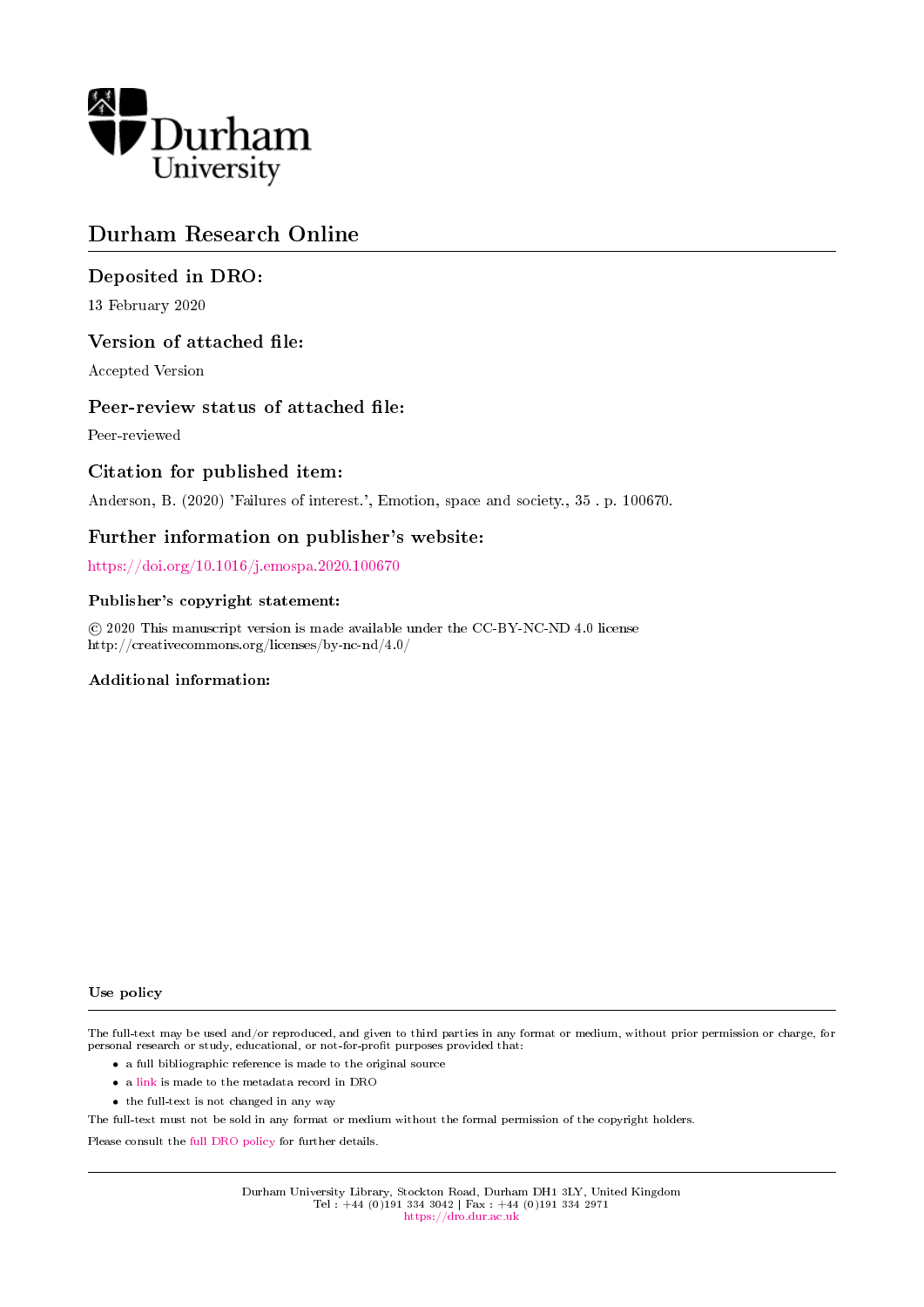### **Failures of Interest**

### **Abstract**

What kind of failure is it to lose interest and detach from a project, empirical scene, or cause? Should we always stay interested in our work and attempt to interest others? Through discussion of two ongoing but perhaps failed projects alongside reflection on various failures over my career, I explore the relationship between affects of failure and the event and relation of interest. Staying with the non-evental dynamics of the ordinary failures that accumulate in the background to all academic lives, I explore how losing interest or not holding interest relates to and expresses the attachments and detachments we have to and through academic life. Via these reflections, I argue that we should pay attention to those ordinary failures – like losing interest - that don't quite fit with institutionally named and collectively recognised events of failure – a rejected paper or grant, for example.

**Keywords:** Event, Affect, Failure, Interest, Boredom

# **Ordinary Failures**

Two research projects, two failures ... perhaps. Two 'failures' that relate, in different ways, to the theme of my intervention – the non-evental dynamics of some of the failures that accumulate during academic life and gather around how we generate and sustain interest in and through our work.

I'm about to start a new project on boredoms in relation to today's precarious forms of living. It isn't funded, I'm just excited to explore what boredom is today and how boredoms differ. A paper on boredom was one of the first I published (Anderson 2004), I was confident I'd never return to it, but I've recently found myself interested again in boredom. It's partly because I think it matters that boredom is unevenly distributed, partly it is a way of thinking through the relation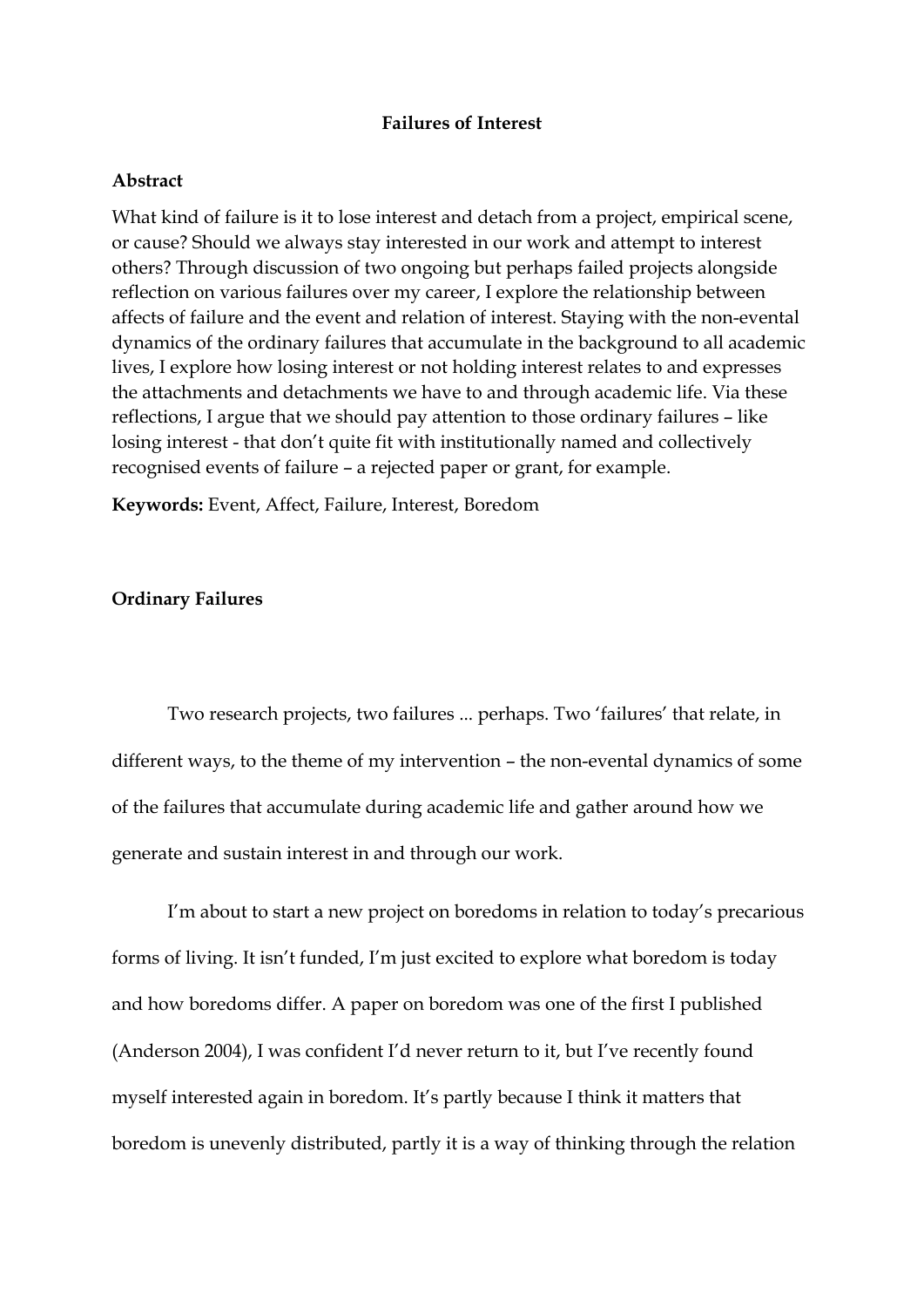between economic, political etc change and affective life, and perhaps partly because I remember a really strong feeling when little of not wanting to be boring, and a persistent worry that I was. So, it might be sort of autobiographical, even though boredom lacks the grandeur, the weight, of those emotions that people tend to write autobiographically about. But, at the moment, I'm at the stage of a project where I keep noticing boredoms, and keep following connections. The project exists as an ever growing diary (well, a word file) where I make a note of every time I happen across examples of boredom; television adverts, spoken words, songs, and so on. But, I keep hesitating over how to translate this interest into a research project (something with the coherence and trajectory and promise of a 'project'). How to stay with boredom and make 'it' present, given that it settles and leaves quickly? Where do boredoms surface today, how and for whom? This means beyond the diary and lots of fun conversations with friends the project hasn't yet gone anywhere. Sometimes, hesitation is productive<sup>*i*</sup>. I'm not sure this is. I start thinking about how to translate it into a research project and stop. Really banal ideas come (taxi drivers and boredom! care homes and boredom!), and I recognise them as really banal and decide against them. But, really, I think I'm just scared of ending up doing the project in a safe way, of not exposing myself to people and groups being uninterested, of having awkward conversations about how nothing happens. But I love noticing boredom, and the word file is growing, and I keep getting enthused when I talk about it<sup>ii</sup>.

I've another project. It exists as a set of word files and some drafted chapters. Occasionally, I talk to friends about it, but I do that a bit less now, sort of hoping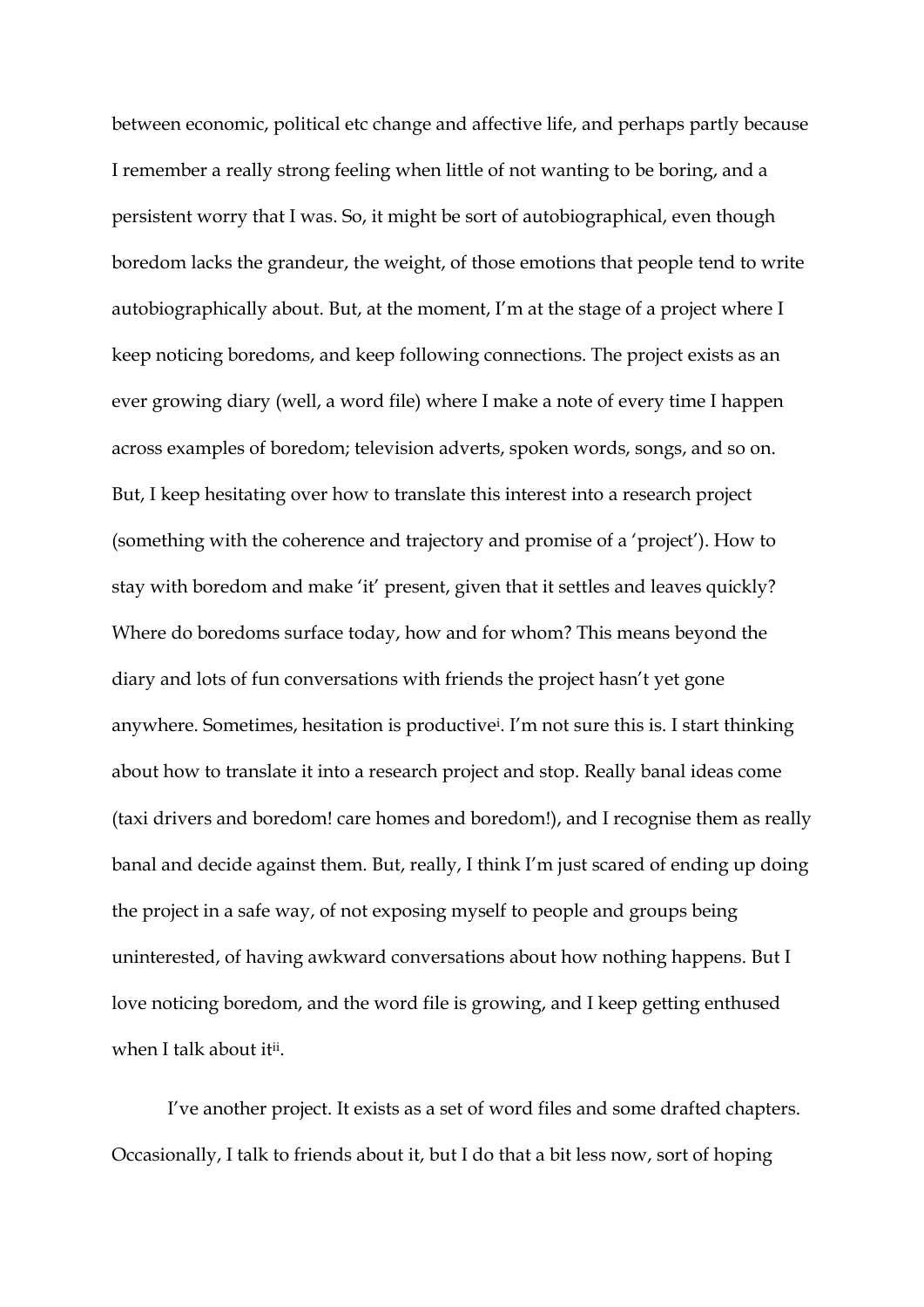everyone will forget that I ever said I would do it (although writing about it here indicates that actually I don't hope this). It's a geneaology of the use of emergency by the British state to govern life and events, from the second world war to the present day. I rashly promised it as a book, and now it has a sort of life as a promise without the hope and excitement that tend to gather around promises. It's something I feel I should get done, and something I think matters politically: we are governed through emergencies in all kinds of harmful and damaging ways. It also has a digital existence - four chapters are drafted, and there is loads of empirical material; too much to make sense of really. Sometimes I print the chapters out to make the 'book' exist as a real, material thing. And then put it on the corner of my desk and look at it. I also know what I want to say. But that's the problem, and I think the reason I rarely if ever work on it (although I tell myself other stories for why I don't, including the catch-all, universally accepted reason of being 'busy'). I know what I want to say, and it's very similar to what I've said previously, as despite all the new empirical work I just haven't really got many new thoughts on the topic of emergencies and how life is governed through them. I feel, it's hard to admit, a little bored by the topic. So, apart from some opening of files and some printing out and occasionally confident declarations in Annual Development Reviews that I'll complete it, I don't really work on it. I've also just got really interested in boredom.

# **Failure and Futures**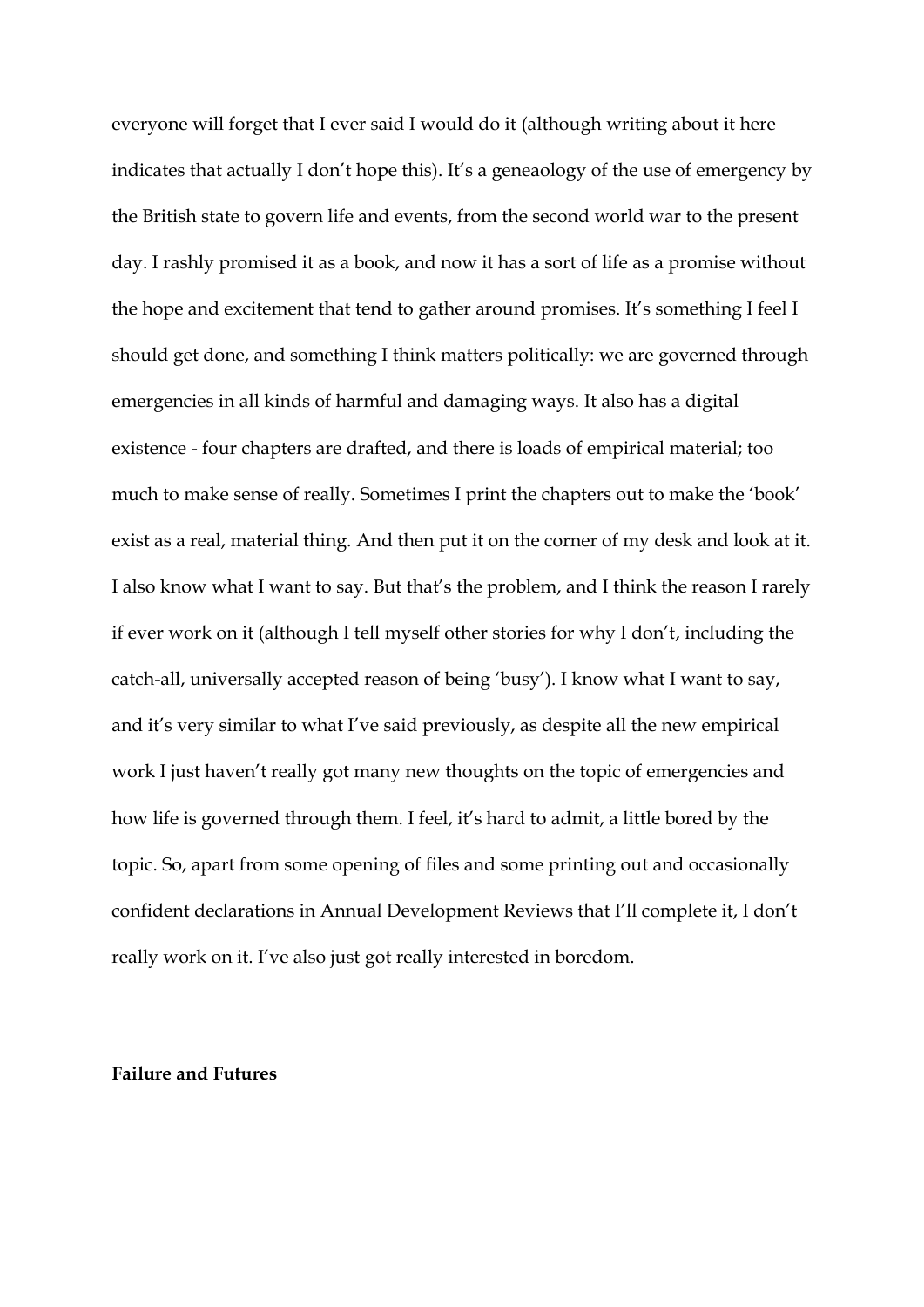Failing to find a way of researching boredom in a way that leaves open the chance I might fail, and becoming bored with and almost but not quite detaching from my own work, are strange types of failure. They aren't evental. They aren't punctual. For some people, they may not even be failures<sup>iii</sup>, particularly given that our relations with our research projects inevitably change alongside our attachments and detachmentsiv. But both concern, in different ways, how we retain interest in the world and our work in the midst of competing imperatives, demands and pulls. They also concern how we do justice to topics that matter to us – politically and personally. Like all academics, I could list the obvious events of failure connected to what counts as success in today's academia. Each of them minor events, felt more or less intensely at the time. Here are some, there are others, including ones that have slipped from memory. A paper stupidly entitled 'What is an emotion?' and rightly rejected from Progress in Human Geography (I say 'rightly', but really I still think reject was harsh. It's the only written paper I've never done anything with, occasionally I open the word file and think I might do something with it. I never will). An abstract on something to do with space and relations rejected from an AAG conference session, a few years after my PhD (for some reason, that one really hurt. I remember going to the session, hoping it would be rubbish or brilliant. It was just like most other conference sessions). Multiple grants rejected over the last 14 years one on scenarios, another on coordination in emergency planning, a few others I now can't quite remember (unlike the abstract, I didn't really care very much about any of them, apart from the coordination one, but that was mostly as I'd enjoyed working with the co-applicant). Rejected for ESRC one year postdoctoral fellowship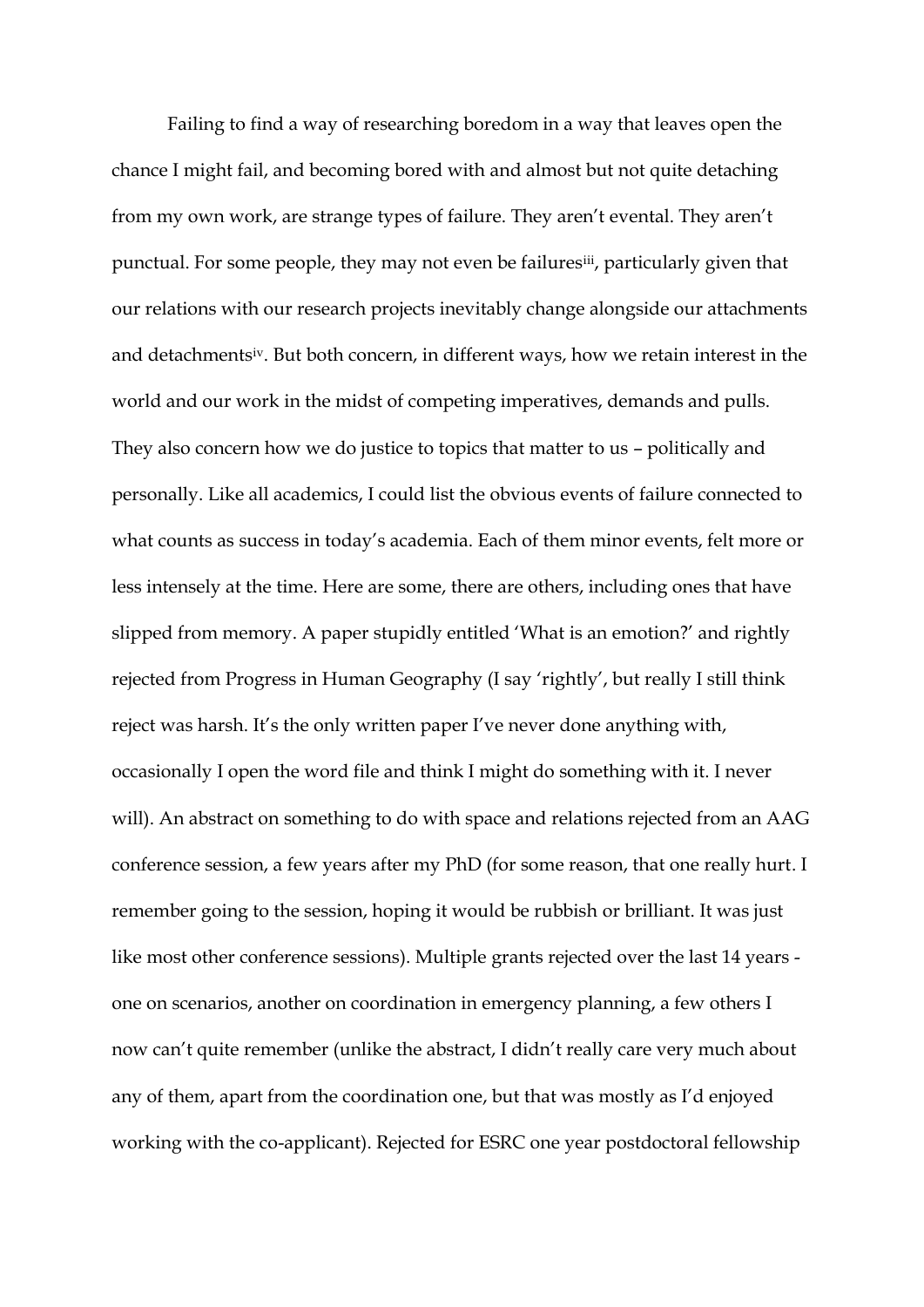at Sheffield as I was working as a teaching fellow there after finishing my PhD. I remember being really upset about that, as well as annoyed when one of my supervisors said it was because I'd done too much as a PhD student (I think they were being kind), although I'd forgotten about it until I'd finished writing this paragraph, and it suddenly came back to me as I was editing the next one. Rejected for numerous jobs before starting at Durham, UK close 15 years ago now, although I think everyone can agree an economic geography post teaching Global Production Networks at Birmingham wasn't for me, even though at the time it was a job and I didn't have one. Applying for three lectureships in geography at Liverpool University over a couple of years. I remember the final time, my partner and I both realising that the Head of Department was unlikely to call at midnight on a Friday, which meant I hadn't got the job. It really was time to take the hint that Liverpool didn't want to employ me. It was also impossible to hold onto the mantra that failure is never personalv.

There is nothing exceptional about this list. Nor am I going to pretend that rejection and associated failure is a regular occurrence; that would be disingenuous, mark a strange attachment to the position of the academic failure, and ignore my position as a white, middle class man and the very real ways in which failures in relation to what is institutionally and professionally valued connect to unequal distributions of power and privilege (cf Halberstam 2011)<sup>vi</sup>. Nevertheless, rejection and consequent events of failure are part of academic life, given how often we are exposed to the judgment of others, and the systems of competition for scare resources that structure working life. Everyone has their own list, with different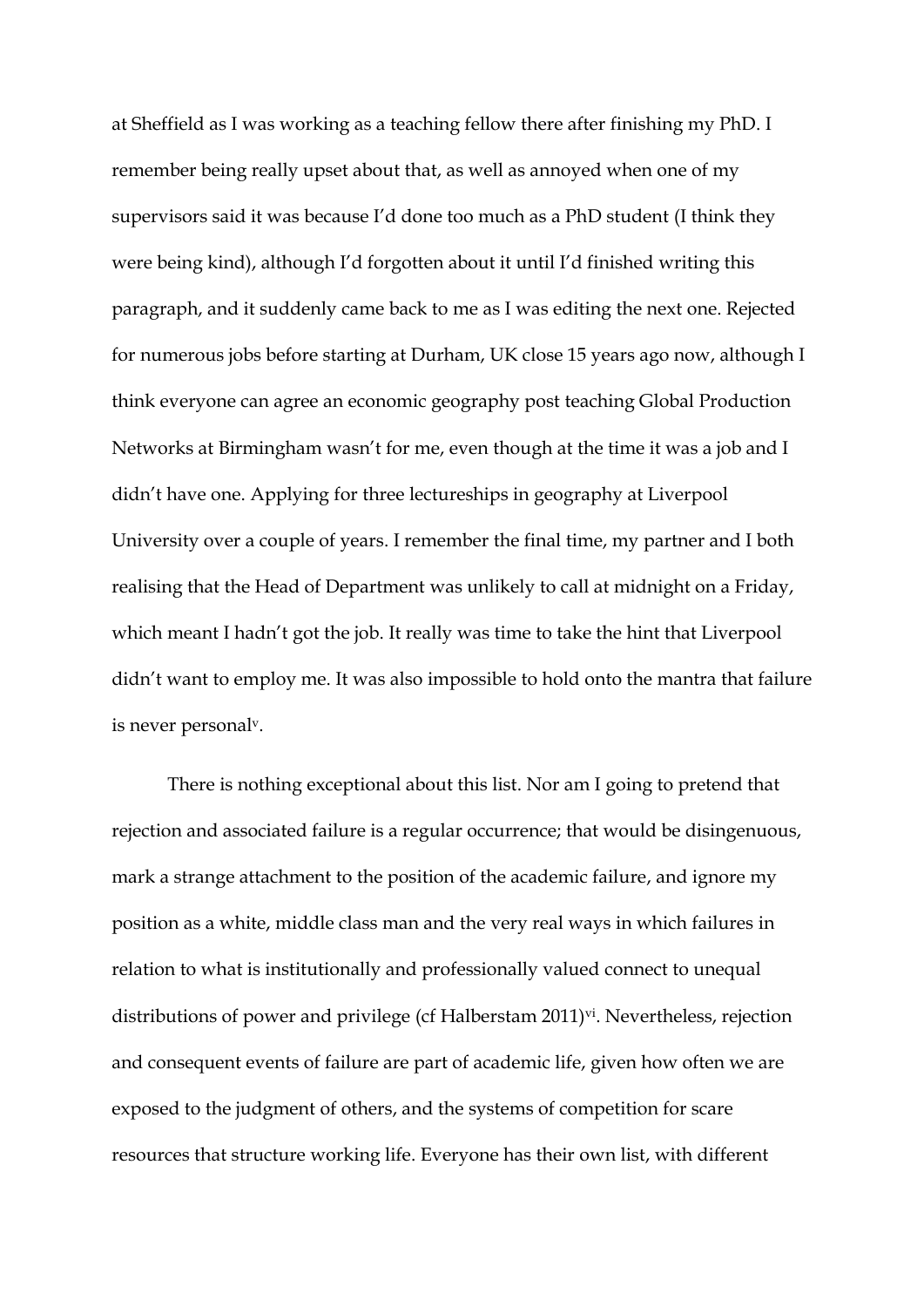relations to the events that compose it. Mine range from being really upset – the liverpool jobs but also, strangely, that abstract - to partial relief after realising I'd applied for something I really didn't want because, well, it was advertised and I didn't have a job – the economic geography job. I still didn't have a job at the time, so the relief was partial. It mixed with intensifying worry and growing concern about ever getting a permanent job. Perhaps something is to be gained by sharing those lists – we all fail. Failure is normal. But does anyone, today, really think that these kind of failures aren't normal, especially in the midst of a discourse and atmosphere around academia which highlights its difficulty and in a system organised around judgments? And does the fact that others fail too make people feel better about their own failures, or might it, as well, reproduce and generate that sense of difficulty, which I think has some unexpected, negative effects, including crowding out space for public discussion of the ordinary pleasures and kindnesses of academic life. I'm not so sure, although hopefully it helps people feel a little less alone and that their failures are not about them. And, perhaps something is to be gained by sharing advice on how to keep going through or even embrace failure, even though I've always been a little suspicious of academic advice as a genre, and I don't think we can or should always be positive about and 'learn from' our failures (c.f. Haberstram 2011). My way has been to try and be really into what I'm doing in the present (although clearly I fail at that), but to be careful about which futures I attach to. All of the activities listed above – a paper, a job, a grant – are future orientated projects. In different ways, they are all enveloped with hope, they are beginnings. Failures involve, in part, stopping, interrupting, pausing, or suspending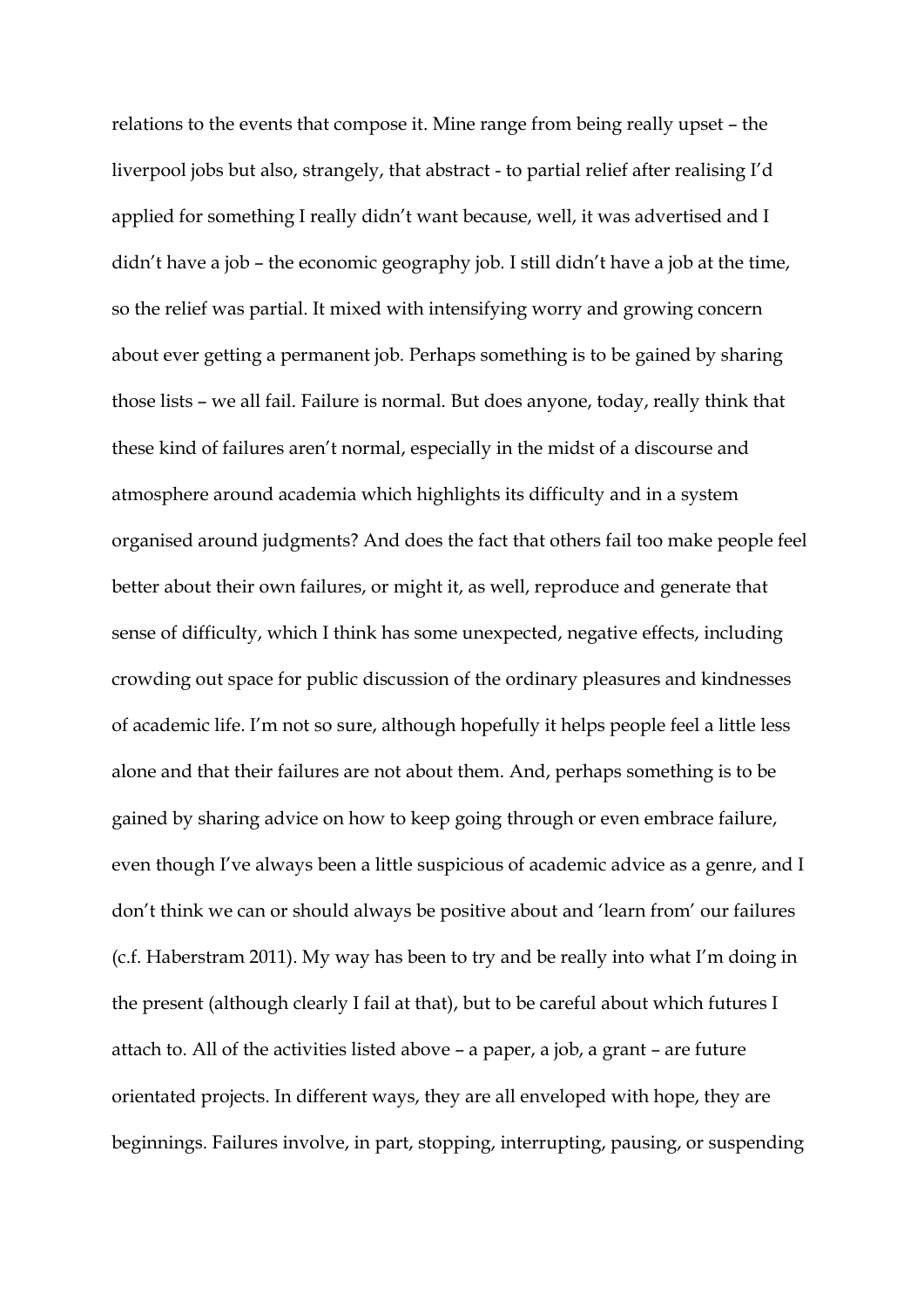futures. So I've been careful about which futures I attach to and invest in. For example, I've never really attached to the grants I've submitted. Rejection rates are so high, not getting them is normal and, this is difficult to admit, getting a grant can itself be difficult (this relation is clearly performative, in that my lack of attachment probably comes across in applications)<sup>vii</sup>. With papers, I've always tried to be writing more than one thing at any given time so nothing ever rests on one paper being accepted or rejected.

What is harder to stay with are the small, invisible events that pile up as part of academic life and can't be so neatly separated into success and failure. It is hard to list them, to translate them into a kind of currency to be confessed and shared, with the redemptive hope that they can be learnt from (even if that learning is only that other people fail too and failure it isn't about you). Many of mine, currently, stem from time and not feeling I can quite give enough to activities. Some examples from the last month (although I fear this piece may itself be an example). A prospective PhD student didn't get funding. Had I put enough time into supporting her with the application? I think so, but I'm not sure. I gave a public lecture on boredom in Berlin. I think it was fine, people seemed to be listening as much as people ever do to a 50 minute lecture, but I was left with a sense that I was going through the motions a little bit with it, that I hadn't thought enough about it. My repetition of the word 'think' in recounting these two events testifies to how the line between success and failure can be blurred. Many of our activities don't involve the cold clarity of a rejected grant application or paper. We have to work out ourselves, and hopefully with friends, colleagues and mentors, what for us is success and what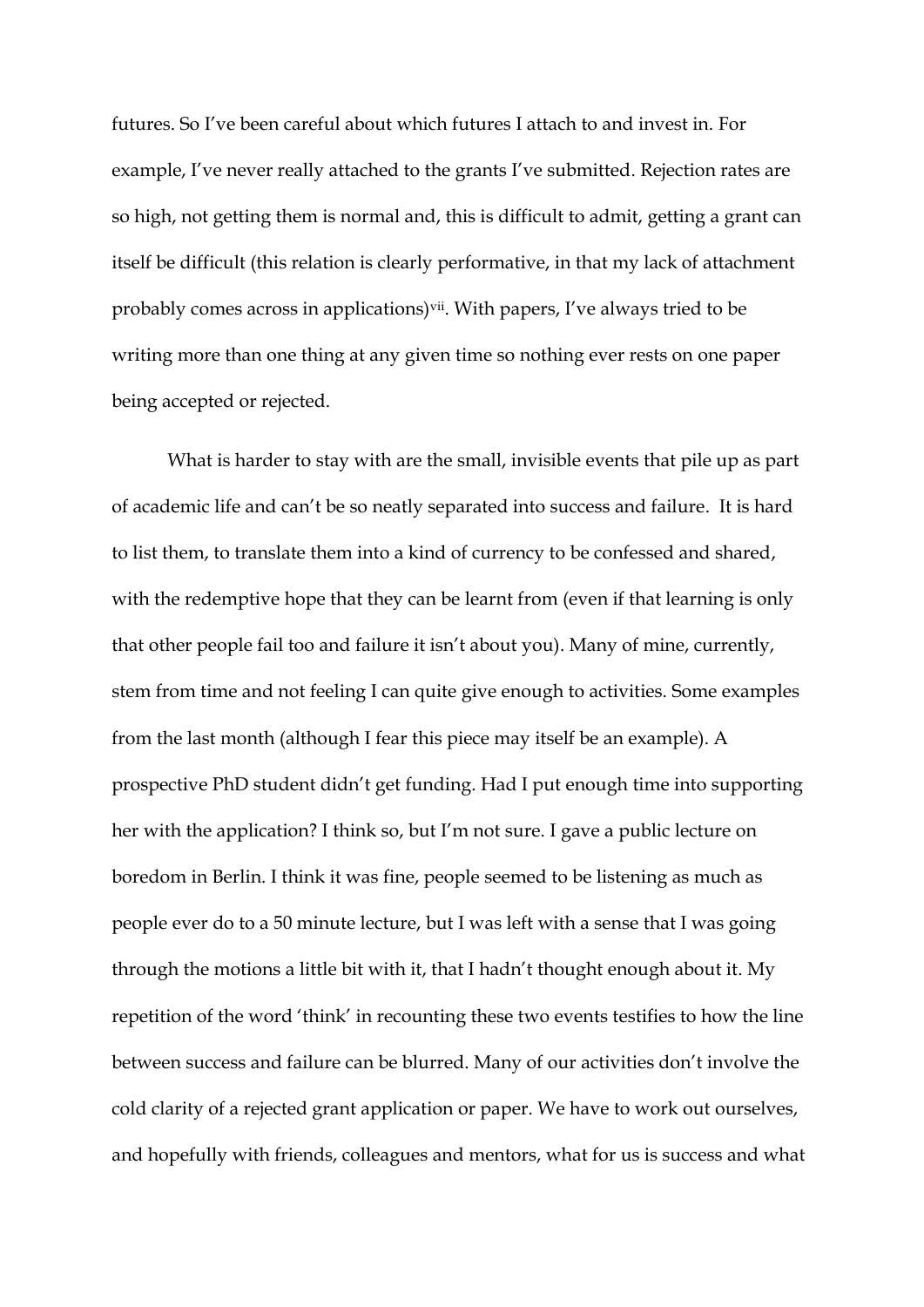is failure, and how that relates to the ecosystem of institutional and peer judgment we are entangled with and subject to. Very often, success and failure co-exist<sup>viii</sup>. Let's give an example in relation to the REF. For a few different reasons, I'm really proud of a paper I wrote on emergency and futures (Anderson 2017); it feels different to my other emergency work whilst retaining the wider claim that how emergencies are governed matters politically, I really tried to work through the specifics of emergency as a term in what, for me, feels like a rigorous way, and it opens up a new empirical terrain. It won't be submitted to REFix, the internal departmental reviews were so so against the criteria for the REF, and I agree with them. And REF is only one way of being successful. Indeed, my current admin role is to coordinate the department's REF preparations, together with a friend in physical geography. At every staff meeting we speak at we emphasise that there are lots of different reasons why people publish, REF evaluates excellence on one set of criteria and there are many others, not everything we do could or should be organised around REF, and the number of publications submitted to REF by any individual is not a proxy for how good a researcher you are. In the context of the REF criteria and the other work my friends and colleagues have produced, not submitting the paper is the right decision, and so it won't count in one of the ways that our work now counts. But, of the papers I've published it's one of the ones which I consider a success – because it feels like I took a risk with it, whilst working through something in a rigorous way. It feels like a beginning, or at least a potential swerve in a research trajectory.

# **Failures of Interest**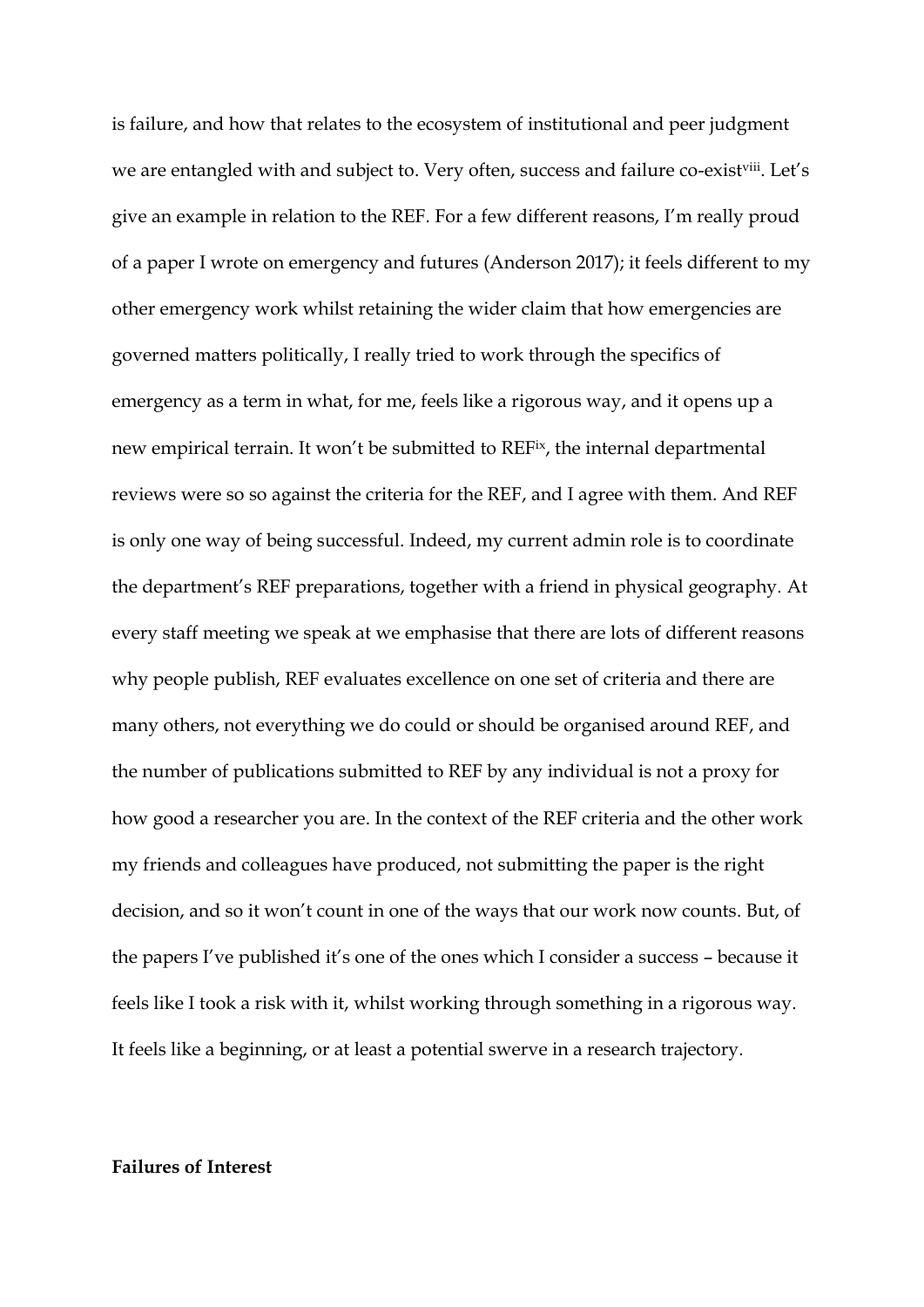Of course, it's a sign of my privileged position that I'm able to inhabit a gap between what I consider success to be and what is institutionally valued (notwithstanding the irony that I'm heavily involved in that system of judgment). Not everyone is able to, and I remain attached, perhaps too attached, to many of the recognised markers of success (an attachment that is itself perhaps a kind of failure – a failure to detach from harmful systems, a failure to not be a subject of the neoliberalising university, a failure to fully feel and act on the criticisms). It is also a sign of privilege to be able to talk openly and publically about failure and, to an extent, detach from some of the failures detailed here<sup>x</sup>. But I think holding onto different ideas and ideals of what success is– and building, sustaining and nurturing communities of practice where those ideas and ideals can flourish– is absolutely necessary. Which returns me back to the two projects I began this reflection with. Both projects might currently be failures, or be at risk of becoming failures, because I'm not sure how to conduct them in a way that retains my interest in them, translates that interest into something more (perhaps wonder, perhaps excitement, perhaps commitment to peoples and worlds), and interests others. And, I think, for me my sense of success revolves a lot around interest in relation to something that I think matters politically, intellectually and personally– both in terms of sustaining an interest in the world and in interesting others and being interested by the work of others. For me, we should be interested in the world and in one another's work as the basis to everything else we do. Being interested as an ethic of relating. Interest is a strange thing, though. As Patricia Meyer Spacks (1995) argues, finding something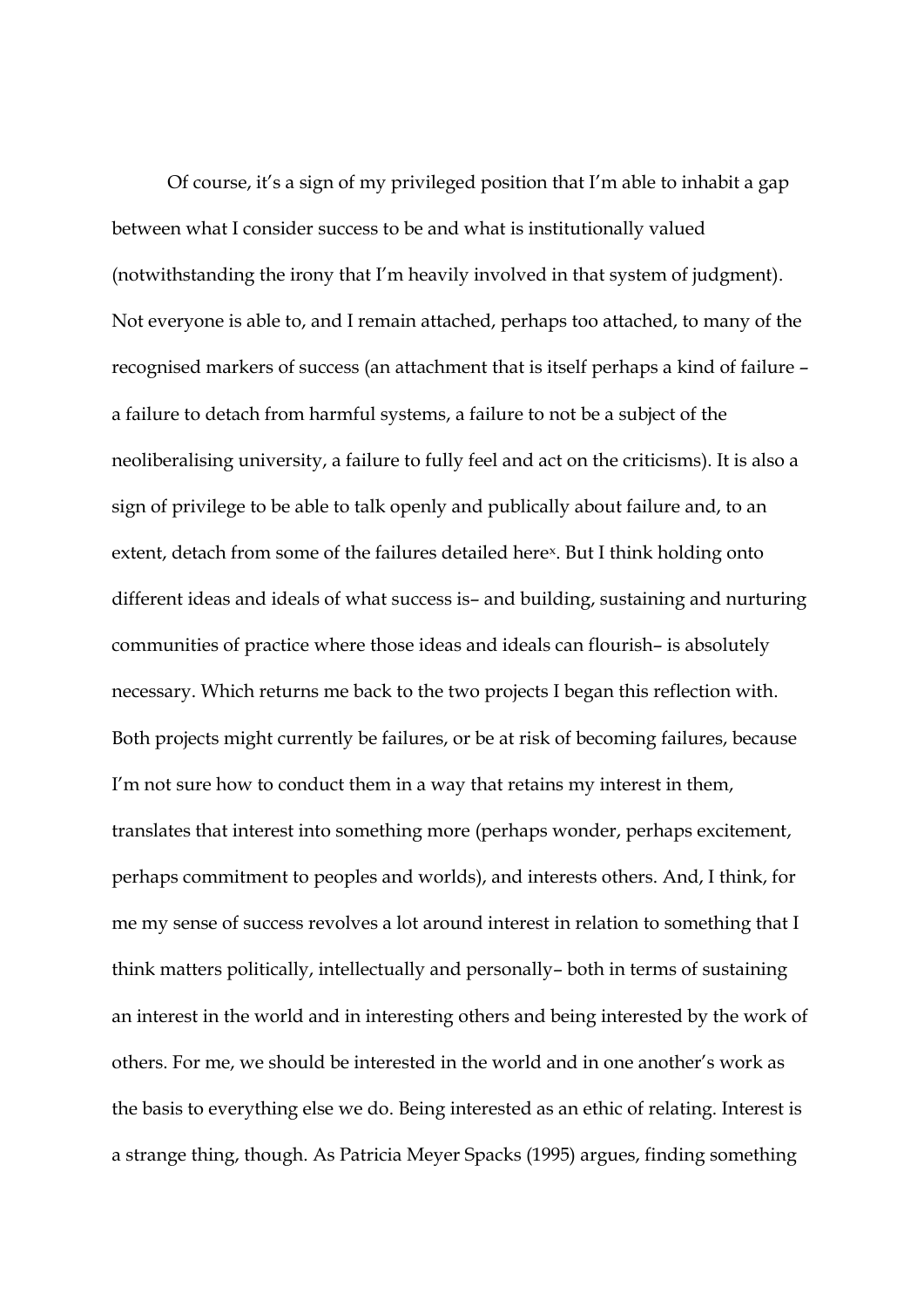'of interest' implies, names and evokes a minimal, low intensity, connection. She makes this argument via the modern Oxford English Dictionary definition of interest, which stresses the relation between interest and being moved: "Adapted to arouse interest; having the qualities which rouse curiosity, engage attention, or appeal to the emotions; of interest" (ibid. 114). Something is of interest if it touches and affects. It is a kind of "zero degree feeling", in Sianne Nagi's terms (2008, after William James), in that interest orientates us to and for something and away from something else. Interest, then, animates and underpins the sustained relations that are so important to many of our labour practices; reading a difficult work of theory, working through a problem, returning to a site, writing a rashly promised book, staying with the same group as part of a long-term participatory project, listening to a colleague, another round of revisions on a paper first written over two years ago.

What happens when we fail to be interested in our own work or, rather, in the problems and questions or the sites and scenes or the people and communities that make up our work? Is it an ethical failure on our part if we fail to be interested in the world and others? Ngai (2008) stresses the ambiguities of interest or, in the terms of this piece, how intimate being interested is with its failure and antithesis – being bored or disinterested or indifferent. Finding something 'interesting', which is probably the most oft used aesthetic judgment in academia, involves, for Ngai, an openness to what something might offer a reader or listener or viewer. It is a kind of promise. But, it's an equivocal judgment that indicates we are affected, but we're not quite sure by what and with what consequences. Interest is close to both boredom and wonder. That which is interesting could potentially become either, or neither as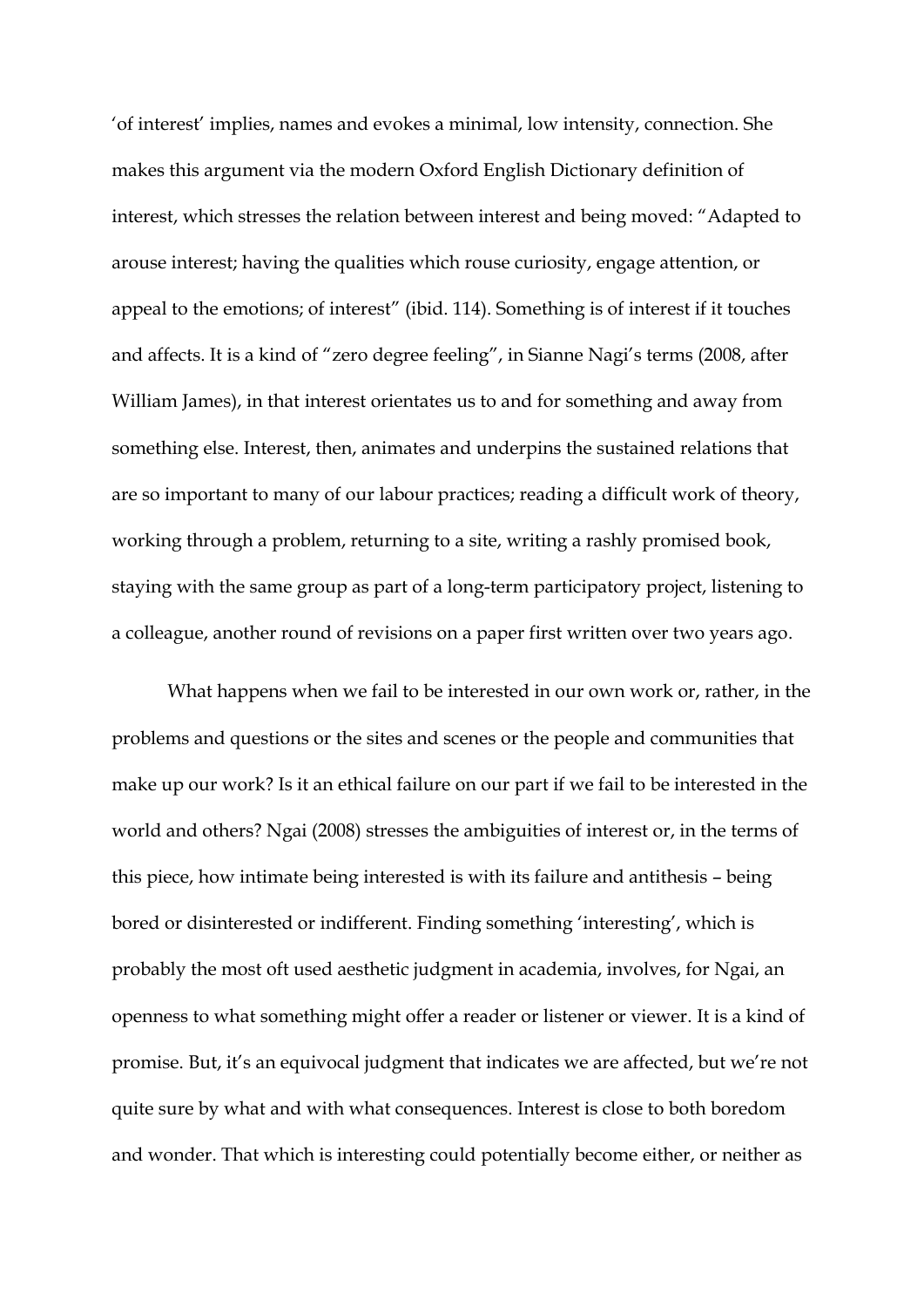interest expands and transforms to become something different. These ambiguities are further complicated by the capacity interest has for "duration and recursion" (ibid. 786). Interest can be sustained and we can return to that which we once found interesting, but it can also drift away, get lost, and our return to a scene of interest can disappoint (the comparison Ngai draws, after Tomkins, is with the explosiveness of being startled or surprised). The two examples of something like failure that I began this reflection with both exemplify the complicated intimacies between interest and failures to be interested or to interest others. I've lost interest in the emergency project whilst continuing to believe that how emergencies are governed really matters, in part as my interest has been interrupted by the other research, teaching, administration, and service tasks that make up work. I've detached from it, except when it sits as a pile of paper on my desk, or when I give a talk about it. I think I know I've not found a way to do the project in a way that offers the possibility of thinking anew about the topic. But I can't quite let it go yet. I keep returning to it, and I do find interest, often in the details of how emergencies used to be dealt with, and a desire to make those details public in some form. In the boredom project I have a different problem: a surfeit of interest, in the sense of being affected by numerous scenes of boredom (I've just broken off writing this piece to make a note about a song that referenced boredom and I'd forgotten about). But, I'm not sure how to conduct the project in way that gives the project a chance of continuing to be interesting<sup>xi</sup>. Also, my own hesitation about it as a project, rather than a set of idiosyncratic scenes, is partly a way of removing myself from the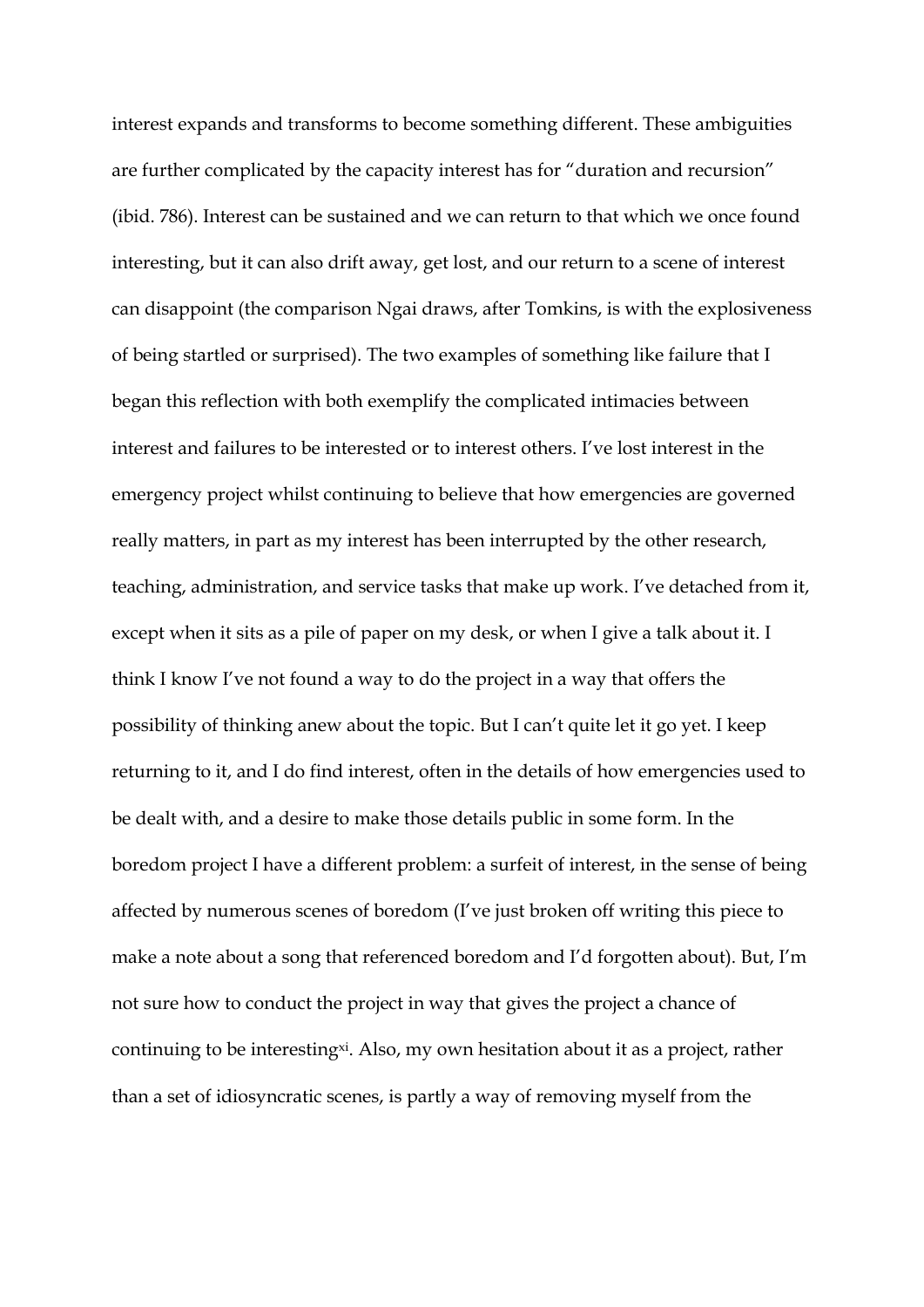possibility of other failures: a failure to connect with people about their boredoms or perhaps a failure to inhabit the vulnerability of research.

#### **Concluding comments**

Interest is one of the indeterminate, mild, affects that animate academic life. It comes and goes as we stay in proximity to numerous claims on our interest. It may become atmospheric, collectively felt, in a reading group or at a workshop. It may be sustained and enlivened and shifted in unexpected ways through conversation with someone you feel a spark of connection with, through reading work that resonates, through staying with an empirical scene, through listening to friends talk about their work. It's fragile though. It may become difficult to sustain as our attention is fractured across multiple activities. We may lack the institutional support to pursue and stay with what interests us, or we may feel all the ways in which being interested is connected to what is considered to be important and valued or devalued accordingly. Failure to be interested is not and rarely feels evental. It doesn't arrive in an email. Losing interest, even if just momentarily, is one of a number of ordinary experiences of academic life where failure and success simultaneously work and don't work as categories to make sense of experience. But it is a kind of failure that goes to the heart of our relations with ourselves and others, and how we try and do justice to what we think and feels matters<sup>xii</sup>. Thankfully, though, interest can return. As Ngai (2008), stresses it's recursive. Interestingly,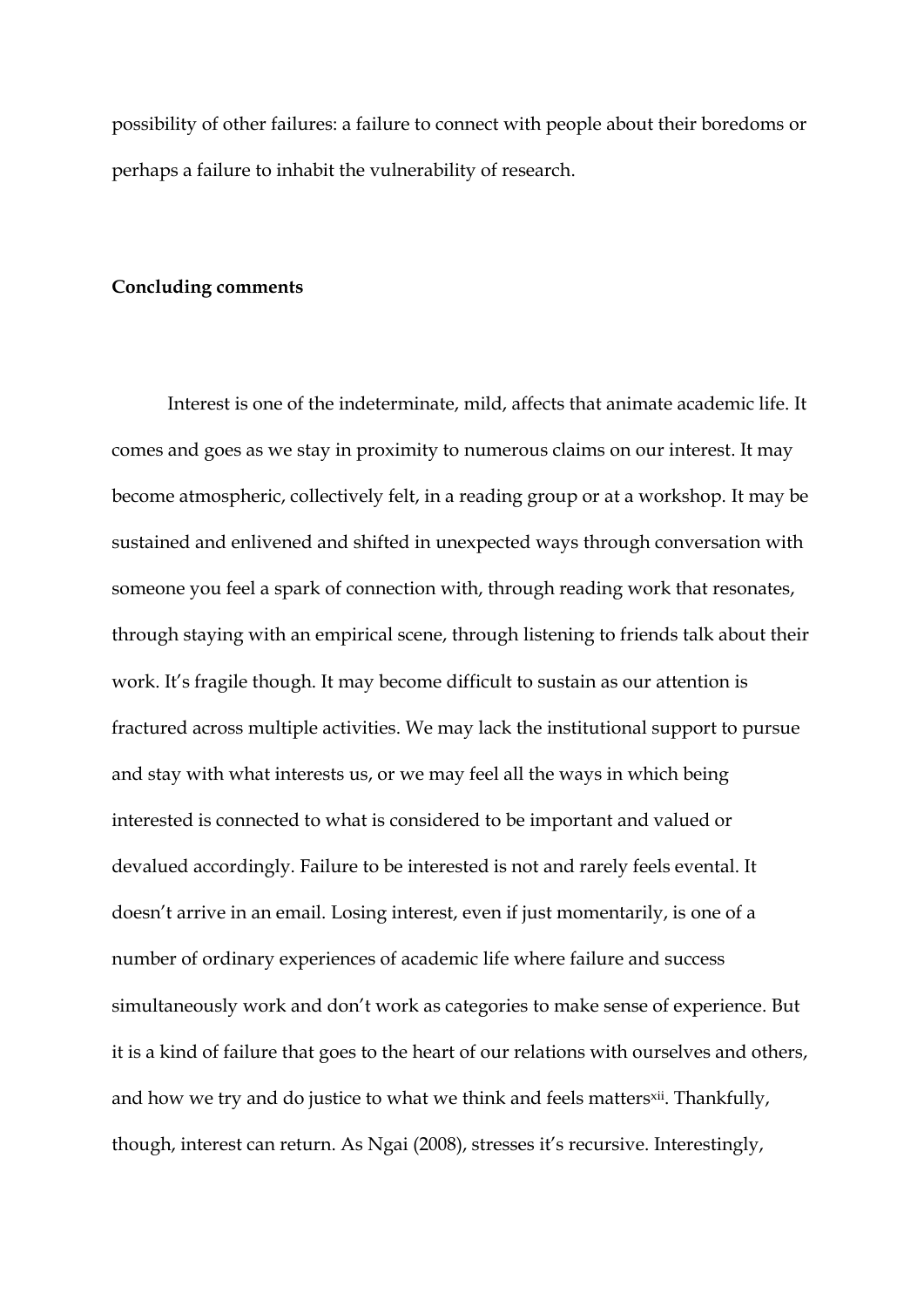writing this reflection makes me want to return to the emergency book project, as have the frequent recent declarations of emergency in relation to the climate crisis, and the continued sense that how life is governed through emergencies matters. Perhaps I'll open the word files and begin work on it.

# **References**

Thanks so much to the two anonymous reviewers whose recognition of what I was trying to do in the piece and generous engagement really moved me. Huge thanks to friends who offered careful comments and thoughts on my reflections: Harriett Bulkeley, Jonny Darling, Alex Densmore, Esther Hitchen, Sarah Hughes, Elizabeth Johnson, Colin McFarlane, Ruth Raynor, Helen Wilson. The aim of this piece is to open up rather than close down responses, so rather than rewriting the piece and removing its flaws and assumptions, as if that were ever possible or desirable, I've incorporated some of their reflections and questions in endnotes.

# **References**

Anderson, B. (2004) Time stilled, space slowed: How boredom matters. *Geoforum,* 35, 6, 739-754

Anderson, B. (2017) Emergency futures: Exception, urgency, interval, hope. *Sociological Review,* 65, 463-477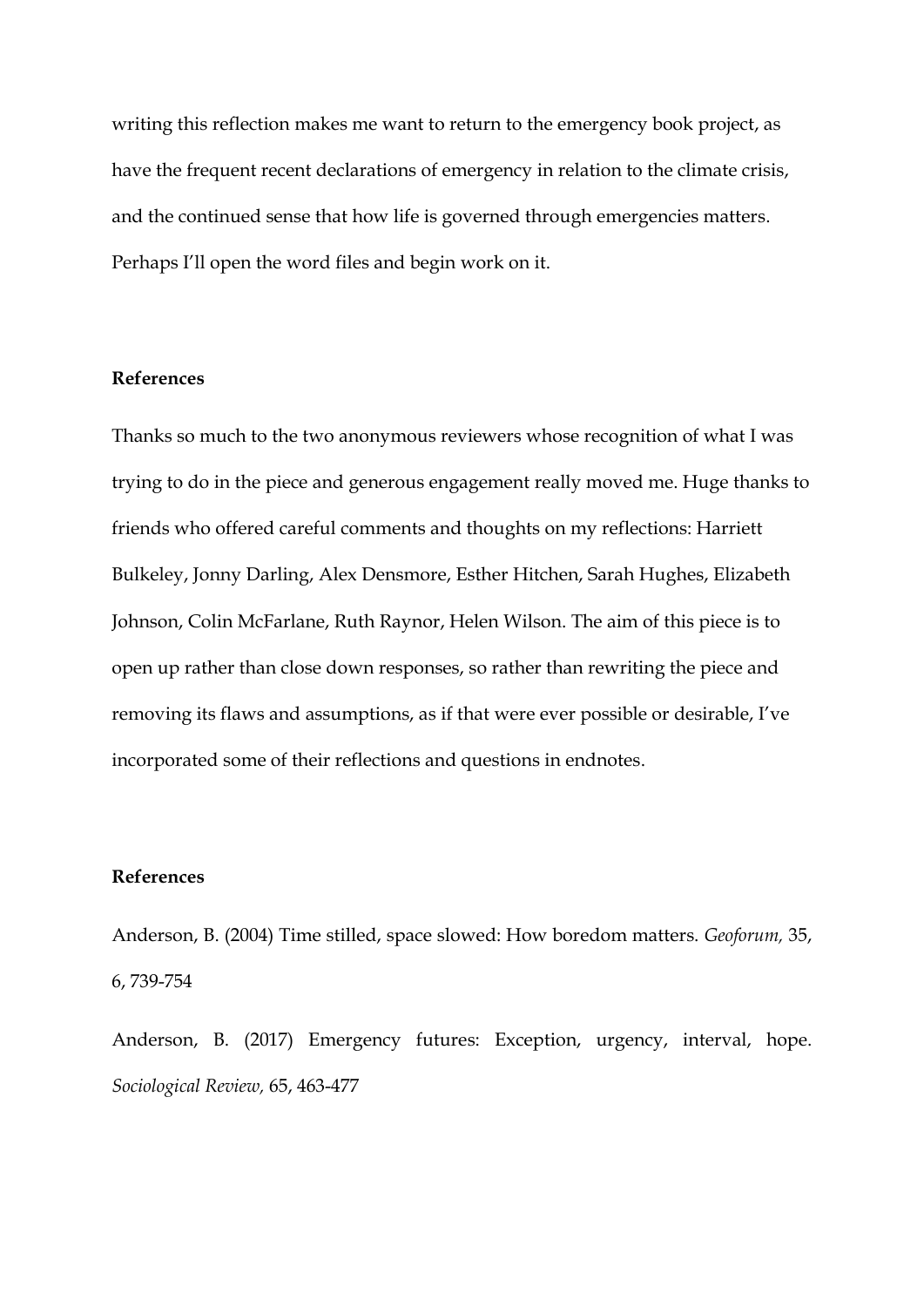Halberstam, J. (2011) *The Queer Art of Failure.* Durham and London: Duke University Press.

Ngai, S. (2008) Merely interesting *Critical Inquiry*, 34, 4, 777-817

Spacks, P.M. (1995) *Boredom: The Literary History of a State of Mind.* Chicago and

London: University of Chicago Press

1

<sup>i</sup> One reader suggested I clarify whether this hesitation is specific to a project on boredom, to a project on affect (so the same problems would occur if the project was on 'fun'), or to research projects in general (or at least my relation to them). Whilst I think there are unique research challenges in relation to boredom - how quickly some boredoms pass and how to pay attention to all that is happening as nothing is happening, for example – that doesn't really answer the question, as I think researching any affect brings with it a set of unique, specific challenges (as well as generic challenges around affect). So, I'm unsure what to attribute my hesitation to.

ii As one reader pointed out, perhaps the failure here lies in reproducing the idea of the time limited, bounded 'project', rather than seeing this accumulation of diverse empirical scenes and the book writing as the project.

iii As a couple of people pointed out, the assumption in this piece is that loss of interest is somehow not inevitable and, despite my arguments elsewhere about boredom (Anderson 2004), that the event of boredom is negative. This downplays the work of opening up that the event of detachment which is so important to boredom can do. Whilst they differed a little, their position was that interest cannot be sustained, to hope it can be is a kind of failure in that it involves an attachment to an impossibility, and what matters is how to continue on despite the loss of interest e.g. imagining the end of a project.

iv As one reader pointed out, detachment can sometimes be a marker of an interest that has gone too far and surpassed a tipping point e.g. we may become exhausted by our research when we become too close to it. Boredom here would be a symptom of exhaustion and a kind of protection.

<sup>v</sup> The mantra is necessary but difficult to hold onto, because failure can stick in a way that feels intensely personal and failure can individualise. And, as one of the readers pointed out, sometimes failure does relate to us. For at least one of the Liverpool job interviews I did what I can now see was a fairly poor job, pitching the talk badly and so on, although I probably wouldn't have got the job even if I hadn't.

vi It is possibly for this reason that one reader observed that there was no sense of threat in the list of failures, no sense that one or more of the large or small failures could have functioned as a tipping point leading to some kind of significant loss. I think this observation is right in terms of how I've written this retrospectively, whilst also feeling that some of the failures felt deeply consequential at the time, especially those surrounding employment.

vii As a couple of readers pointed out, why not attach to all the future projects expressed through grants and learn to better deal with the disappointment? Is the failure expressed in this piece really a failure to deal with disappointment, to develop what might be called resilience (if we understand resilience as the name for a kind of coping and continuing on). As they both acknowledged, this position risks becoming an injunction to 'deal better with failure'.

viii When success and failure coexist and are blurred, say the conference paper you feel went terribly but someone you respect in the field and your friends congratulate you on, it matters who or what is naming something as a success or failure. This is also the point at which hierarchy can be performed